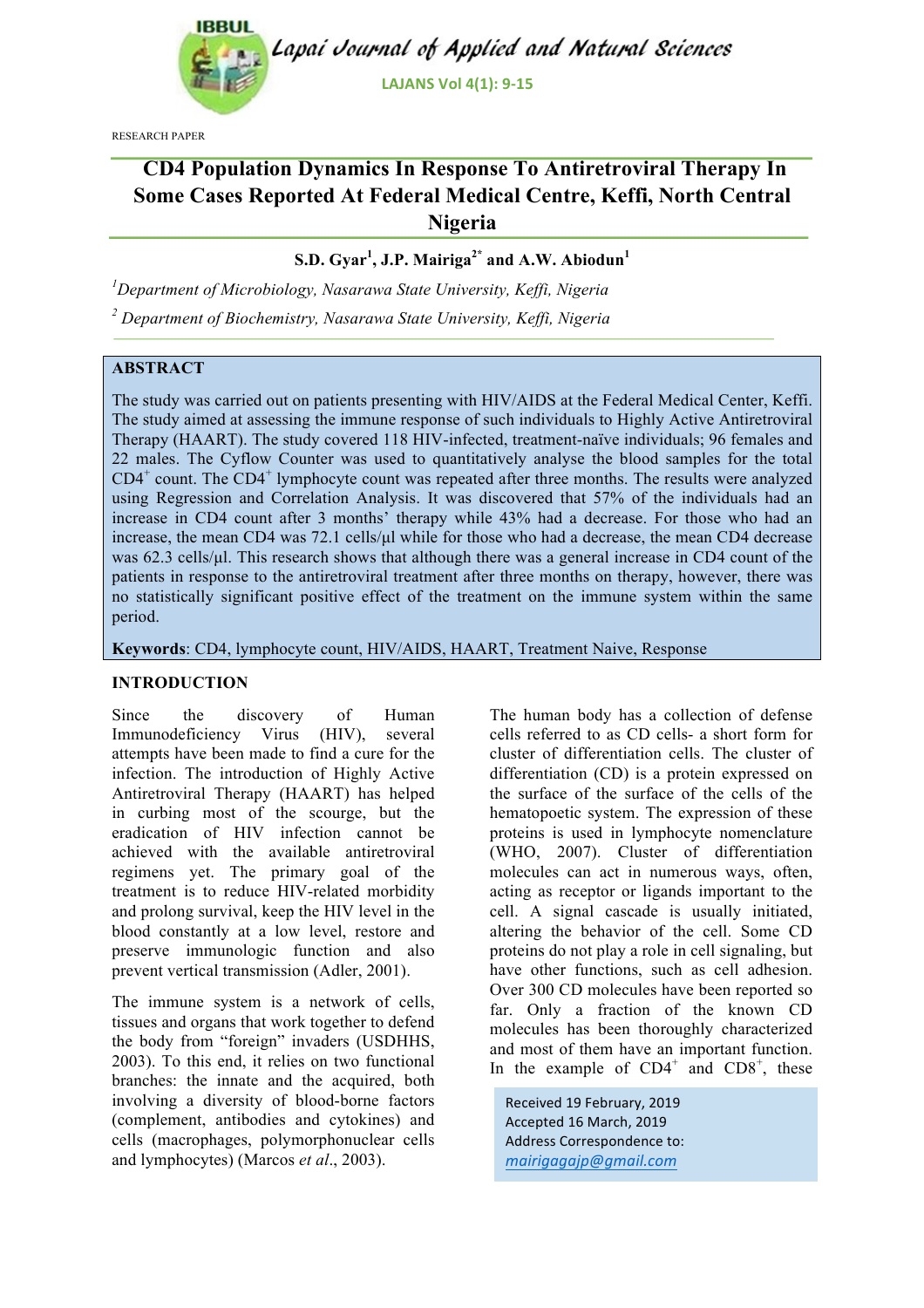molecules are critical in antigen recognition (Wikipedia, 2009).

 $CD4^+$  T-lymphocytes occupy the central position in regulating immune functions (WHO, 2007). They are fundamental to the development of specific immune responses to infection, particularly intracellular pathogens. Cluster differential counts are important indicators of HIV disease progression and for initiating and monitoring antiretroviral treatment (ART) (Perez-Santiago *et al.,*  2016). As the primary target of HIV, their depletion severely limits the host response capacity (Langford *et al*., 2007). The primary receptor for HIV is the CD4 molecule on the human T-helper cells.

HAART refers to antiretroviral drugs taken in combination of three (or more) of the treatment of HIV infection. Several treatment guidelines for HIV recommend initiation of antiretroviral therapy in advanced stages of the disease. Nevertheless, there is still concern that immune recovery may not be complete once CD4 T-cells have decreased below a certain threshold (Garcia *et al*., 2004). Before initiating therapy, patient counseling and education should be conducted. The essence of this is to help the patients understand the potential risk of antiretroviral therapy, including short and long term adverse drug effect and the need for long term commitment and adherence to the prescribed treatment regimen.

The study assessed the immune response of HIV-infected individuals to Highly Active Antiretroviral Therapy (HAART), evaluated the impact of HAART on CD4 count in HIVinfected individual and critically examined in statistical and analytical terms, the outcomes of the findings.

## **METHODOLOGY**

#### **Study area and population**

The study area was Keffi town, located in the Northern part of Nigeria. It is about 68km from Abuja (Federal Capital Territory). It is situated on latitude  $8^{\circ}5'N$  and longitude  $7^{\circ}5'E$ . Keffi is at an altitude of 850m above sea level and it is North-west of Lafia, the Capital of Nasarawa State (Akwa *et al*., 2007). Human populations from Wamba, Kokona, Mararaba, Karu, Masaka, Toto, Akwanga, Doma, Obi, Nasarawa and Garaku all attend the medical

facility in Keffi. The research work was carried out at the Federal Medical Center Keffi. A total of 118 results were obtained for this study, comprising of 22 males and 96 females.

## **Collection of blood specimens**

Blood specimens were collected by venipuncture. The arm of the patient was tied with a tourniquet and the position of the veins disinfected using cotton wool soaked with methylated spirit. Using a vacutainer needle, blood specimens were collected into appropriately labelled microtitre tube containing Ethylene Diamine Tetraacetic Acid (EDTA). A different needle was used for each specimen collected. The blood specimens were collected at the phlebotomy and then transported to the laboratory for analysis.

## **Test procedure**

The Cyflow Counter (Partec, Germany) was used to quantitatively analyse the blood samples for the total  $CD4^+$  count. All reagents were brought to room temperature prior to the commencement of the test.  $20\mu l$  of the CD4<sup>+</sup> antibody (Partec GmbH, Germany), was dispensed into each Rohren tube after which 20µl of blood was added to the tube all, by means of sterile microtitre tubes after thorough but carefully mixing the blood sample in each case. The Rohren tubes were then incubated in the dark at room temperature for 15 minutes. After incubation, 800µl of no-lyse dilution buffer (Partec GmbH, Germany), was dispensed into the tubes and analysis using Partec Cyflow counter was carried out.

## **Statitiscal Analyses**

Data obtained from the test results were subjected to statistical analysis using Regression and Correlation Analysis with the help of Statistical Package for Social Sciences (SPSS).

## **RESULTS**

After treatment for three months, 67 (56.8%) subjects had an increase in CD4 cell count while  $51(43.2\%)$  subjects had a decrease. Correlation and regression analysis of the data obtained indicated a fairly strong correlation between the initial CD4 count and the CD4 count after treatment (for those who had an increase in CD4 count), a 43.8 increase in CDA count after treatment for three months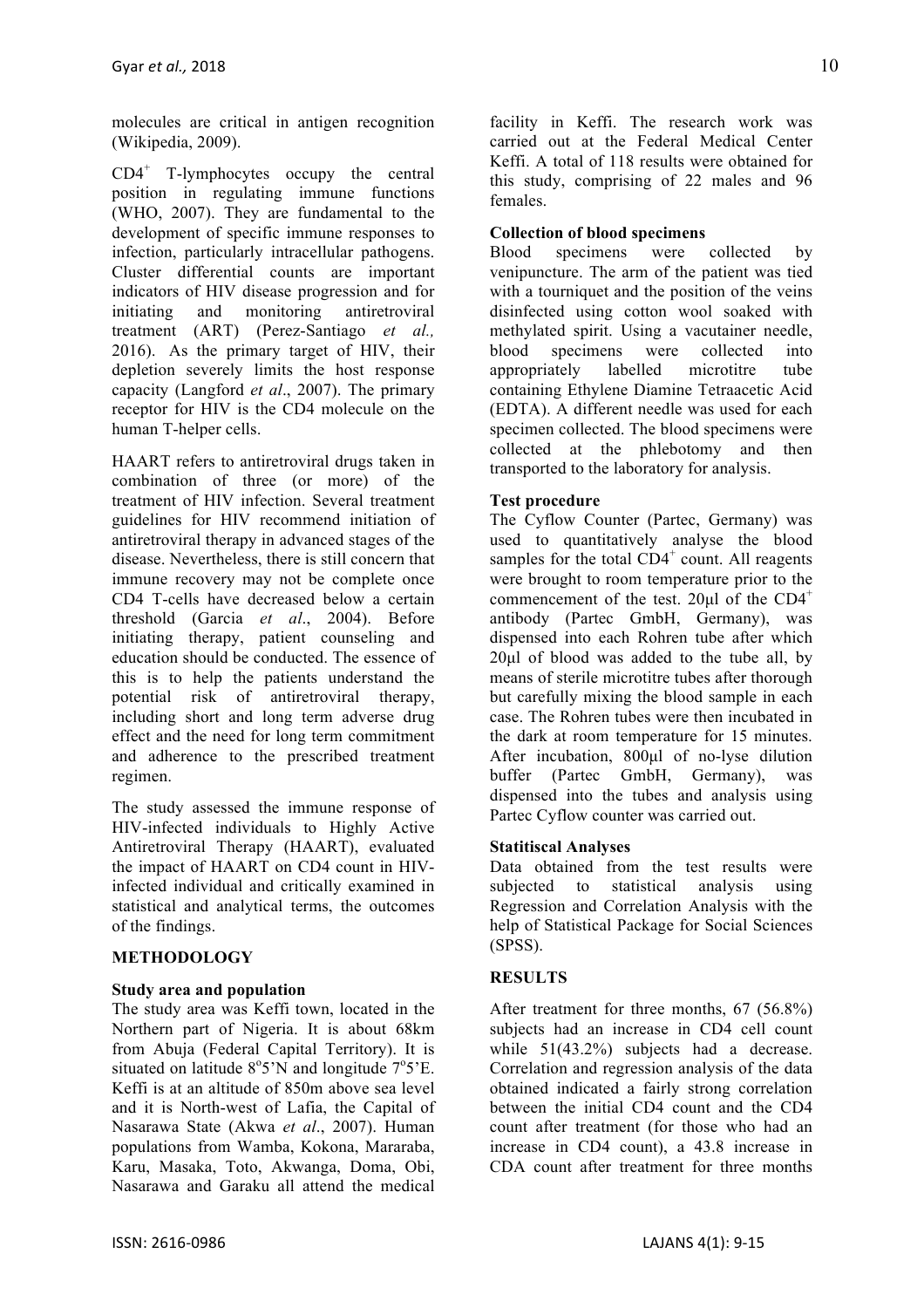for the general data and a 72.1 increase in CD4 count (after treatment) for each CD4 count

Figure 1 shows a Bar chart for initial CD4 counts of all the individuals in the study. From the chart, 17 individuals had an initial CD4 count within the range 0-99, 14 individuals within the range 100-199. 19 individuals fell within 200-299 while 20 individuals fell within 300-399. 21 individuals fell within 400- 499, 11 individuals within 500-599, 9 individuals within 600-699 and 7 individuals fell within 700-799. This means that majority of the individuals had a baseline CD4 count within the range 400-499 while only a few individuals (7) fell within the range 700-799.

Figure 2 shows a Bar chart for the follow-up CD4 counts of all the individuals in the study, 3 individuals had a follow-up CD4 count within the range 0-99, 13 individuals fell within 100-199, 18 individuals within 200299, 28 individuals 300-399 and 29 individuals fell within 400-499. 18 individuals had a follow-up CD4 count within the range 500-599 while 3 individuals fell within 600- 699. 4 individuals fell within 700-799 and 2 individuals fell within the range 800-899. From this chart, it is observed that majority of the individuals (29) had a follow-up CD4 count within the range 400-499 closely followed by  $300-399$   $(28)$ . Very few individuals fell within 800-899 and 0-99 (2 and 3 respectively).

Figure 3 is a merged line chart for the initial and follow-up CD4 counts of all the individuals in the study. This bar chart is therefore a comparison of the CD4 counts. From this chart, majority of the individuals presented with CD4 counts between 400-499, while even more had follow-up CD4 counts between 400-499.



Figure 1: Bar Chart for Initial CD4 Counts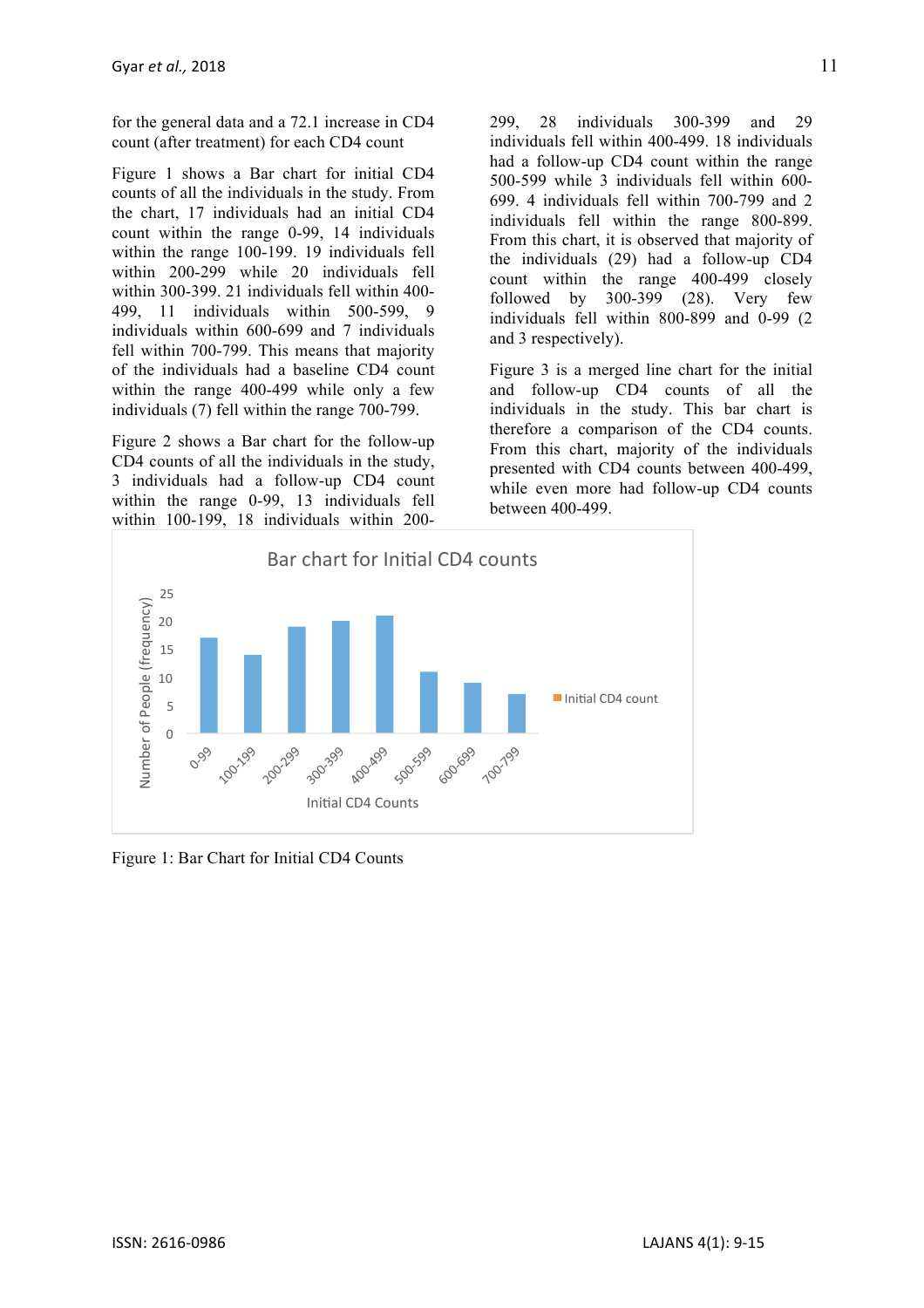

Figure 2: Bar Chart for Follow-Up CD4 Counts



Figure 3: Line chart for initial and Follow up CD4 count

## **DISCUSSION**

Results obtained implies that there was a strong correlation between the initial and follow-up CD4 counts, for both those who had an increase or a decrease in the CD4 count after three months of therapy. An increment in CD4 count affords the patient clinical benefits as there is a lower risk of clinical progression of HIV disease. This was observed in a study Loutfy *et al*., (2005) to assess the relationship between 12 months CD4 cell count response and clinical outcome in HIV infected individuals despite receiving antiretroviral therapy. The researchers concluded that a 25cell/µl increase in CD4 cell count was associated with a 21% reduction in the risk of an AIDS defining event or death. Low CD4 counts are associated with an elevated risk of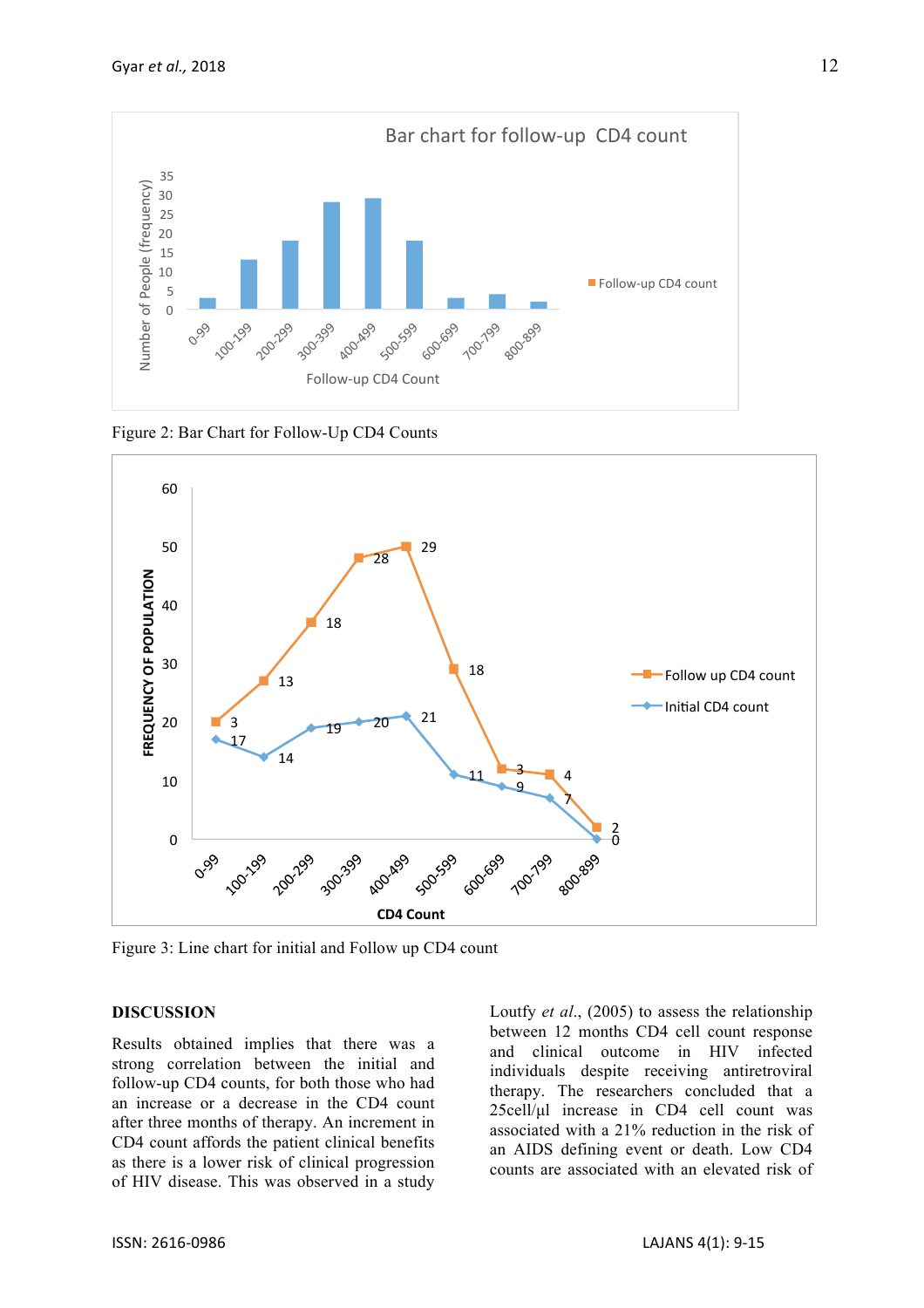both opportunistic illnesses and non-AIDS related diseases (Highleyman, 2009).

From the general data obtained, there was an increase of 43.8 cells/µl. This is higher. In comparison to values obtained in a similat studies in Port Harcourt (39 cells/µl) (Erhabor *et al.,* 2006a). However, the value obtained in this study is quite low compared to 122 cells/ $\mu$ l increase obtained in a different study in Port Harcourt to assess the HAARTdependent CD4 lymphocyte response based on Pre-therapeutic CD4 lymphocyte count in HIV-infected Nigerians (Erhabor *et al.,*  2006b). In another study in Lagos to assess the response to HAART of the elderly and young HIV/AIDS patients, the mean CD4 increase was 98 cells/ $\mu$ l, in subjects older than 55 years and  $64$  cells/ $\mu$ l, in subjects less than 55 years of age (Ekong *et al.,* 2004).

The initial and follow-up counts after three months therapy are shown in figure 1. From this figure, it is observed that for 57% of the cases, follow-up counts were higher than the initial counts while for 43%, it was the reverse. It therefore means that, from simple arithmetical analysis, the effect of antiretroviral therapy was pronounced. For those cases which follow-up counts were lower, it can be concluded that there was no positive response to therapy. The reasons for this could be diverse and not fully understood. The immune system could be grossly decapitated at initiation of therapy. Prolonged damages to the immune system of patients in an advanced stage of the disease may lead to qualitative (cellular dysfunction) and/or quantitative (lack of CD4 cell increase) defects. The impaired immunological recovery following HAART may be related to a reduced thymic function (Florence *et al.,* 2003). Another factor which poses a great challenge to immune recovery is low nutritional status. Optimal nutritional statuses as well as adequate vitamin levels are known to be, by themselves, enough to prevent the development of AIDS in people who react positively to the tests for HIV. The higher rates of HIV progression and vertical transmission in developing countries coincide with similarly higher rates of malnutrition and vitamin deficiencies, indicating that HIV infection may be modified by nutritional status (Giraldo, 2002). Non-adherence to therapy could lead to poor response to HAART. Poor

adherence to HAART may result in treatment failure and death (Abaasa *et al.,* 2008). Factors associated with poor adherence include a poor patient-clinician relationship, high pill burden, forgetfulness, mental depression, lack of patient education, inability of patients to identify their medications, drug toxicities and being too ill (WHO, 2007). There are several biological mechanisms that may underlie poor immunological response to HAART, related to both failure to produce new CD4 cells (for example, due to deficiencies in thymic activity or bone marrow or altered levels of cytokines such as interleukin-7) and excessive CD4 cell destruction (due to CD4 cell hyperactivation, ongoing HIV replication, persistent antigenic stimulation, or altered immune system regulation). Furthermore, individual genetic factors appear to also play a role (Highleyman, 2009).

The total initial and follow-up CD4 counts for males in the study, as shown in figure 2, are 7252 and 8342 respectively. The total initial and follow-up CD4 counts for females in the study, as shown in figure 3, are 32190 and 37202 respectively. In both cases, the total follow-up CD4 counts were higher than the total initial CD4 counts, indicating a general tendency of the subjects to respond positively to the treatment.

#### **Conclusion**

In the present work, there was a general increase in CD4 count i.e. a general positive difference in the response to the antiretroviral treatment after three months on therapy although this was not statistically significant. However, better response could be achieved after treatment for a longer period.

#### **Acknowledgment**

The authors are grateful to the Management and Staff of the Federal Medical Center Keffi for allowing us access to their Facilities and patients.

#### **Conflict of interest**

The authors declared no conflict of interest.

## **REFERENCES**

Abaasa, A. M., Todd, J., Ekoru, K., Kalyango, J. N., Levin, J., Odeke, E. and Karamagi,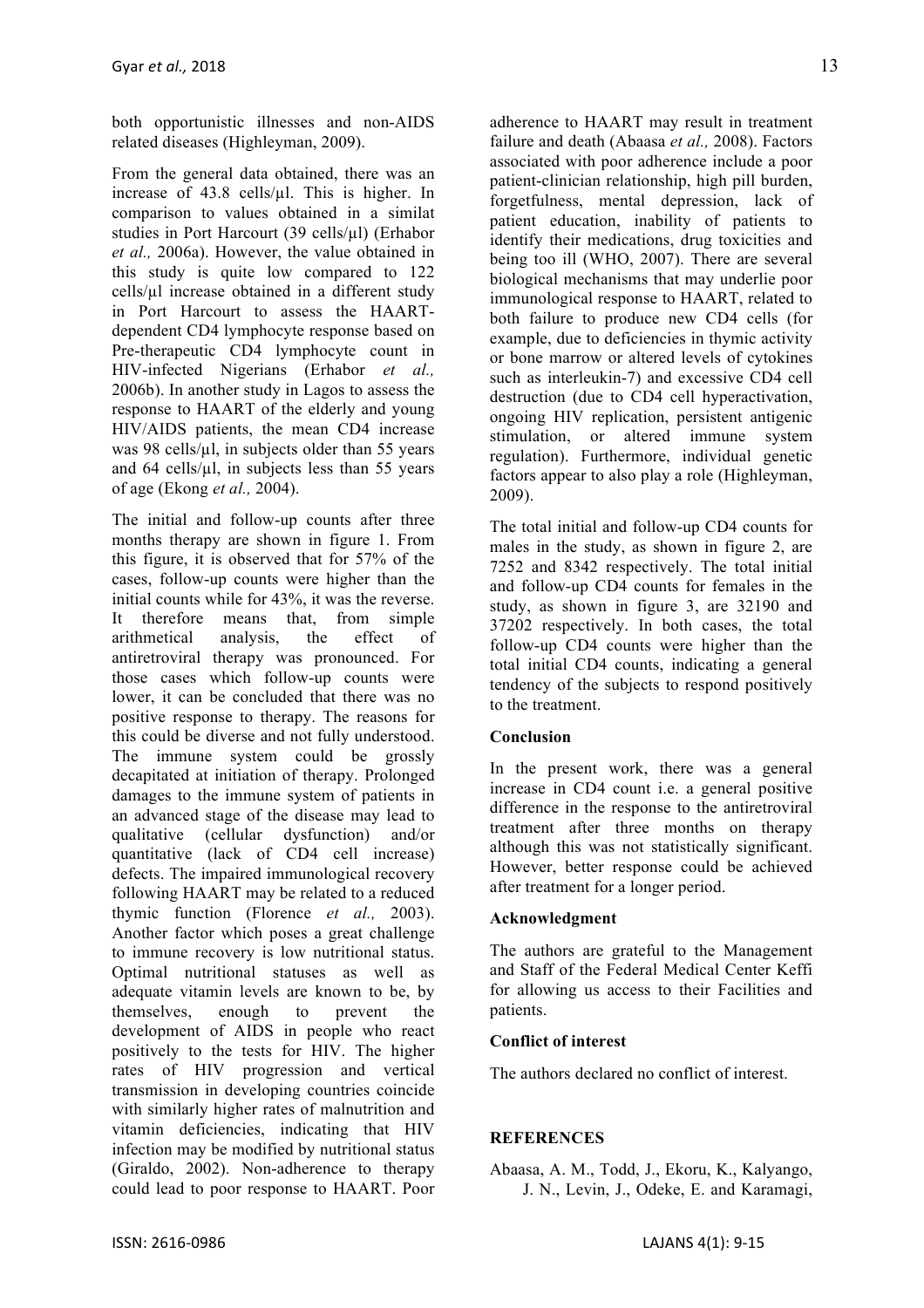C. A. S. (2008): Good Adherence to HAART and Improved Survival in a Community HIV/AIDS Treatment and Care Programme: the Experience of The AIDS Support Organization (TASO) Kampala, Uganda. *BioMed Central Health Services Research*. **8**:241

- Adler, M. W. (2001): *ABC of AIDS-fifth Edition*. Educational Low-Priced Sponsored Text (Elst). Pp 3.
- Akwa, V. I., Bimbol, N. I., Samaila, K., L. and Marcus, N. D. (2007): *Geographical Prospective of Nasarawa State*. Onaivi Printing & Publishing Company Limited Keffi, Nigeria. Pp 3.
- Avert (2009): *HIV and AIDS in Nigeria*. Available at http://www.avert.org/aidsnigeria.htm. Accessed on 30/03/2018
- Erhabor, O, Ejele, O. A. and Nwauche, C. A. (2006a): The Effects of Highly Active Antiretroviral Therapy (HAART) of Stavudine, Lamivudine and Nevirapine on the CD4 Lymphocyte Count of HIVinfected Africans: The Nigerian Experience. *Niger. J. Clin. Pract*.2006; **9 (**2):128-133
- Erhabor, O, Ejele, O. A. and Uko, E. K. (2006b): HAART-Dependent CD4 Lymphocyte Response Based on Pre-Therapeutic CD4 Lymphocyte Count in HIV-infected Nigerians. *Annals of African Medicine.* **5** (3); 153-157
- Ekong, E., Akinlade, O., Uwah, A., and Igbu, T., (2004): Comparative Assessment of Response to HAART of the Elderly and Young HIV/AIDS patients in a Resource-Limited Setting. *Int. Conf. AIDS*. Jul 11-16; 15: Abstract No. ThPeB7187
- Florence, E., Ludgren, J., Dreezen, C., Fisher, M., Kirk, O., Blaxhult, A., Panos, G., Katlama, C., Vella, S. and Phillips, A. (2003): Factors Associated with a Reduced CD4 Lymphocyte Count Response to HAART despite Full Viral Suppression in the EuroSIDA Study. *HIV Medicine*. **4** (3)
- Garcia, F., De Lazzari, E., Plana, M., Castro, P., Mestre, G. Nomdedeu, M., Fumero, E., Martinez, E., Mallolas, J., Blanco, J., Miro, J. M., Pumarola, T., Gallart, T and

Gatell J. M.  $(2004)$ : Long Term CD4<sup>+</sup> T Cell Response to Highly Active Antiretroviral Therapy according to baseline CD4<sup>+</sup> T Cell Count. JAIDS: **36** (2)

- Giraldo, R. (2002): *Nutritional Therapy for the Treatment and Prevention of AIDS*. Southern African Development Community (SADC) Health Meeting. Johannesburg, South Africa. Highleyman, L. (2009): Causes and Management of Poor CD4 Cell *Recovery despite Virologically Suppressive HAART*. Available at a state at a state at a state at a state at a state at a state at a state at a state at a state at a state at a state at a state at a state at a state at a state at a state at a state at a state at a state at http://www.hivandhepatitis.com/recent /2009/042409\_b.htm Accessed on 04/05/2019.
- Langford, S.E., Ananworanich, J. and Cooper, D.A. (2007): Predictors of Disease Progression in HIV Infections: A Review. *AIDS Res. Ther*. **4**:11
- Loutfy, M.R., M.R., Walmsley, S.L., Mullin, C.M., Perez, G. and Neaton J.D. (2005): 25 CD4 Cell Count Increase Predicts Clinical Benefits in Patients with Advanced HIV Disease and Persistent Viremia after 1 Year Of Combination Antiretroviral Therapy*. Journal of Infectious Diseases.* **192**:1407-1411.
- Marcos, A., Nova, E. and Montero, A. (2003): Changes in the Immune System are conditioned by Nutrition. *European Journal of Clinical Nutrition*. **57 (**1)**;** 566- 69.
- United States Department of Health and Human Services (2003): *Understanding the Immune System and How it Works*. National Institutes of Health (NIH) Publication No 03-54233. 5- 15pp
- Wikipedia (2009): Cluster of Differentiation. Available at a state at the state at a state at a state at a state at a state at a state at a state at a state  $\alpha$ *http://www.en.wikipedia.org/wiki/Clus ter\_of\_differentiation*. Accessed on 30/04/2018
- World Health Organization (WHO) (2000): *HIV/AIDS Retroviral Newsletter*. WHO Regional Office for Western Pacific. Issue No. 4, pp 2